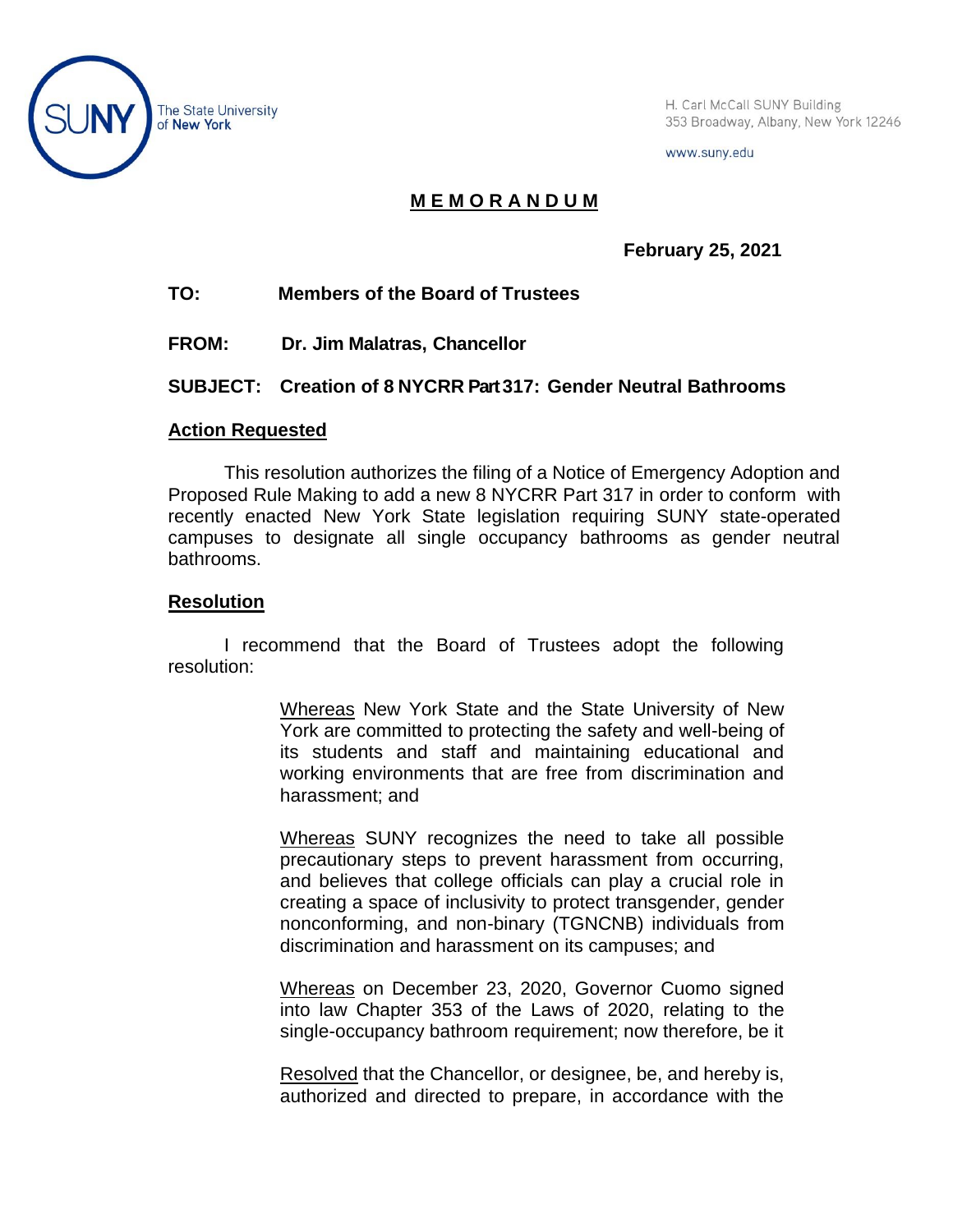provisions of the State Administrative Procedure Act, a Notice of Emergency Adoption and Proposed Rule Making, with respect to a new Part 317 of Title 8 of the Official Compilation of Codes, Rules and Regulations of the State of New York, to read as follows (underlining denotes new material to be added) to comply with Chapter 353 of the Laws of 2020:

#### Part 317 Single Occupancy Bathrooms

317.1 Single Occupancy Bathrooms on State-operated **Campuses** 

- (a) All public single-occupancy bathroom facilities at each state-operated institution shall be designated as gender neutral for use by no more than one occupant at a time or for family or assisted use.
- (b) Such gender neutral bathroom facilities shall be clearly designated by the posting of such on or near the entry door of each facility.
- (c) For purposes of this section, single-occupancy bathroom shall have the same meaning as paragraph (d) of subdivision one of section one hundred forty-five of the public buildings law.
- (d) This section shall constitute written adoption by each of the state-operated institutions of the requirements of subdivision twenty of section three hundred fifty-five of the education law.

#### **Background**

On December 23, 2020, a landmark civil rights measure became law in New York State by making all single stall bathrooms in the state gender neutral in order to protect transgender, gender nonconforming, and non-binary (TGNCNB) individuals from discrimination and harassment. The law goes into effect March 23, 2021, which means the campuses should take immediate steps to update all applicable "Male" and "Female" signage to "Gender Neutral." This resolution would authorize emergency rulemaking to make these regulations effective upon filing. Chapter 353 of the Laws of 2020 requires the Board of Trustees to promulgate regulations stating that each campus must designate all public single-occupancy bathroom facilities as gender neutral.

As this new law also mandates that all local Community College Boards of Trustees adopt conforming written policies, the new Part 317 of 8 NYCRR created